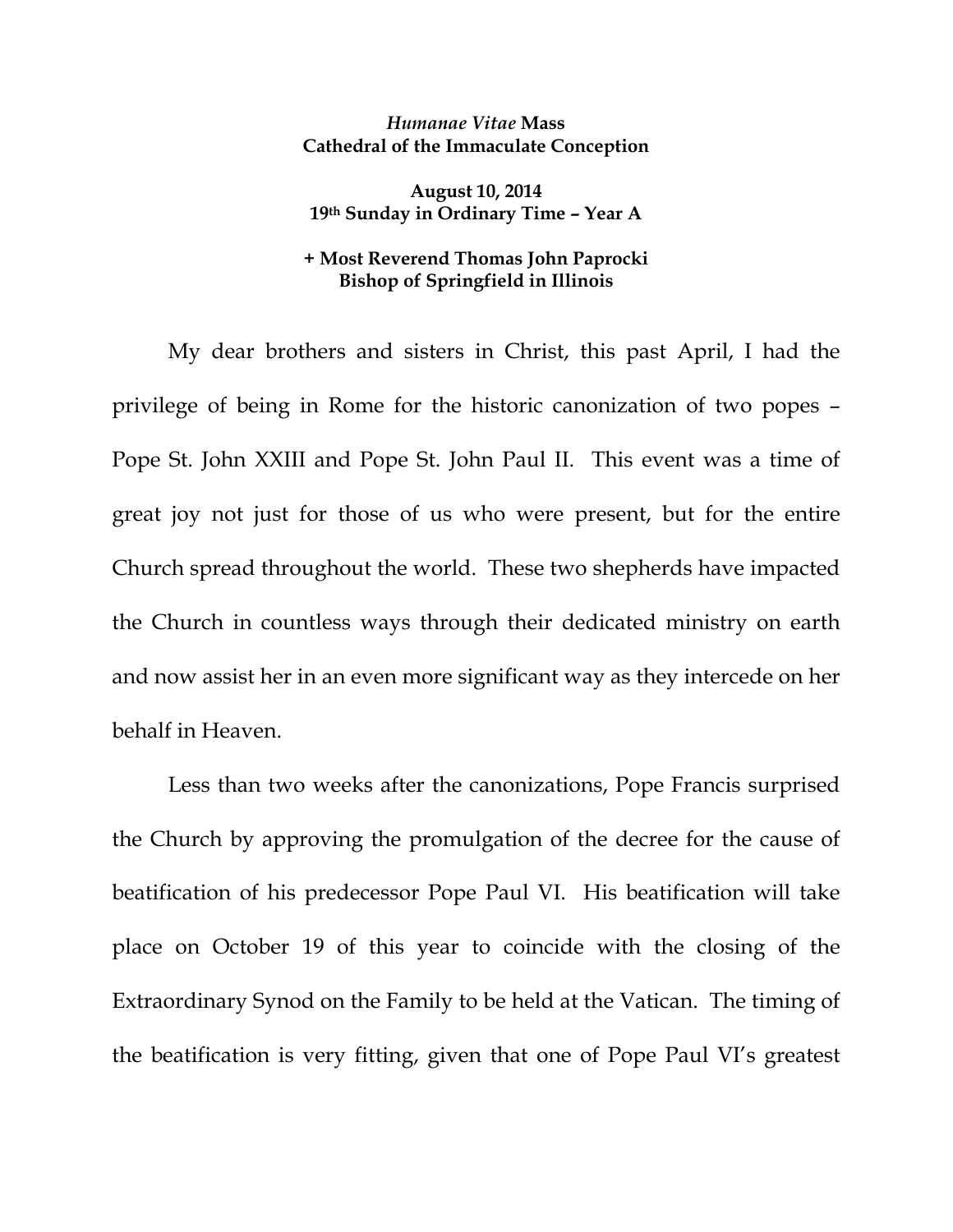contributions to the Church was his Encyclical Letter *Humanae Vitae*, which sheds light on a very important aspect of family life, namely the responsible cooperation with God in the gift of generating human life.

It is also fitting that his beatification comes in the same year as these two other popes, because many of their contributions are closely connected to Pope Paul VI who led the Church for nearly the entirety of the time between their two pontificates. The promulgation of *Humanae Vitae* is a good case in point. It was Pope St. John XXIII who had organized a commission to begin looking into the question of the regulation of birth as it relates to the Catholic Church's teaching. Pope Paul VI expanded that commission and wrote the document in 1968. Pope St. John Paul II built upon that document by reflecting in a deeper way on married love in what is known as the Theology of the Body. We see, then, how each of these popes have built upon one another and have left the Church with a very rich and beautiful teaching on the dignity of the family and the human person called to live the vocation of true and authentic love.

This teaching, however, has encountered many challenges in its development over the past fifty years. In a movie released in 2008 on the life of Pope Paul VI, there is a vivid depiction of the struggles that the Holy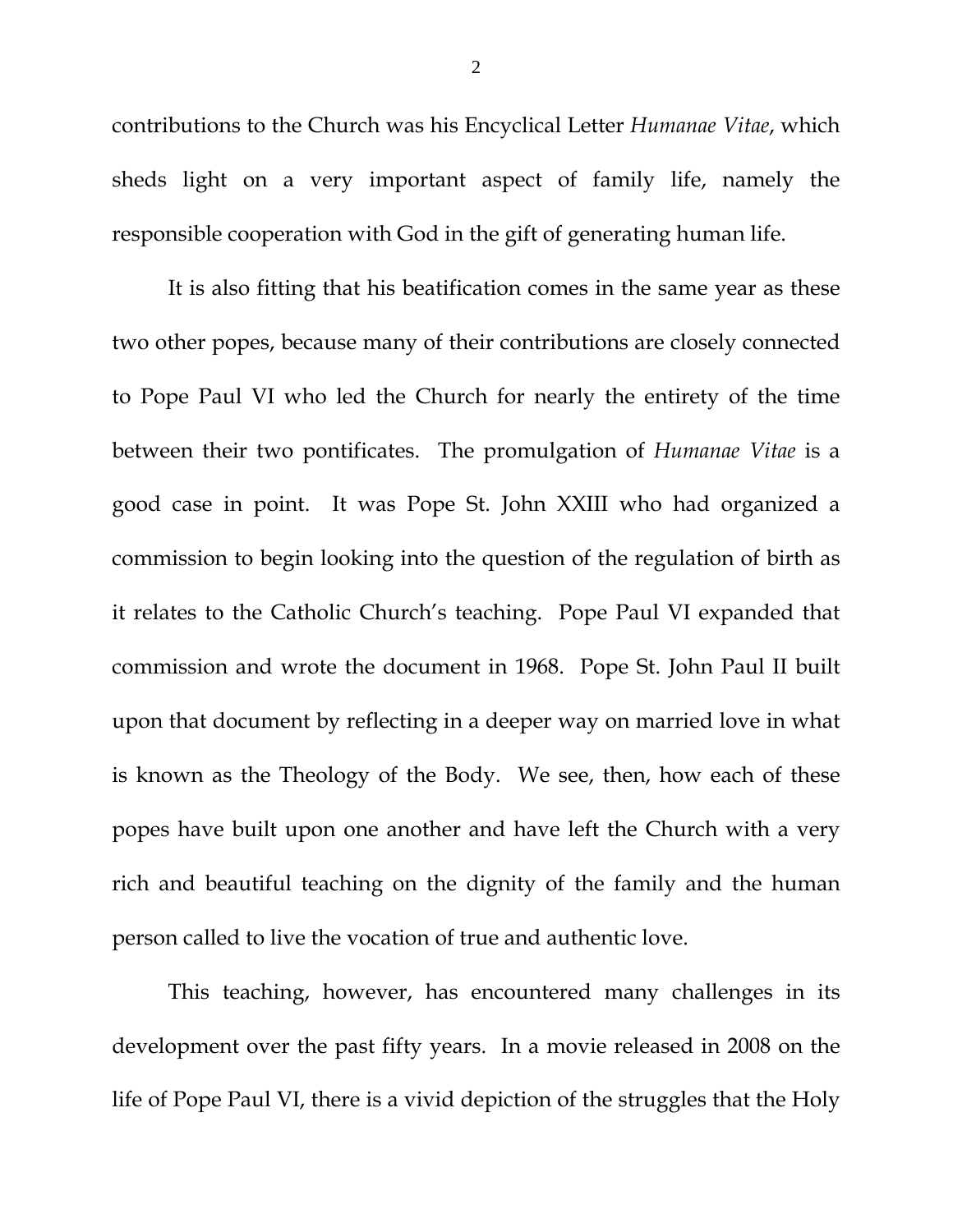Father faced in preparing to write what would become a very controversial document for those both inside and outside of the Catholic Church. There is a scene where one of his closest advisors tries to convince him that the Church should consider changing her position on the artificial means of regulating birth, citing the fact that the majority of the commission investigating the subject felt a change was warranted. The Holy Father paused for a few moments, looking out the window, and said: "The pope cannot say that something is right if it is not."

In an article commemorating the 45th Anniversary of *Humanae Vitae*, author George Weigel wrote that "the teaching of *Humanae Vitae* rested, not on the personal conscience of Giovanni Battista Montini [the baptismal name of the pope], but on the mature conviction of Pope Paul VI as custodian and servant, not master, of the Catholic tradition."1 Pope Paul VI was conscious of his role to be the guardian of what had been entrusted to him in the deposit of the faith. His actions are in harmony with the words we hear at the beginning of our second reading from his namesake, St. Paul, in his letter to the Romans, where he writes: "I speak the truth in Christ, I do not lie" (Romans 9:1).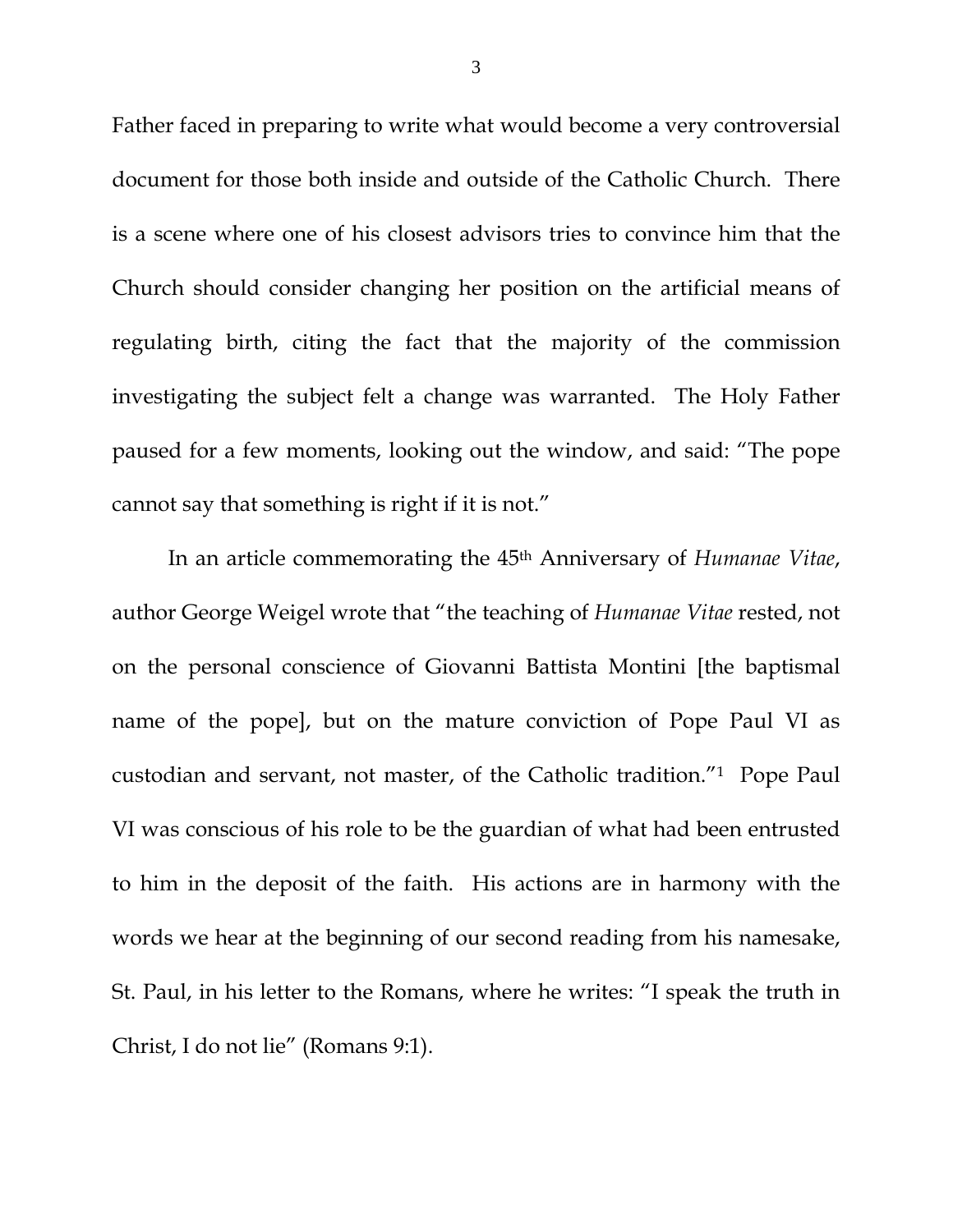The publication of *Humanae Vitae* is a clear example of how the Church takes very seriously the task of proposing the truth to the world, not to burden us, but to bless us. It was Christ Himself who said: "you will know the truth, and the truth will set you free" (John 8:32). There is an intimate connection between truth and freedom, for by following the truth as given to us by God, we come to experience the authentic freedom of what it means to be a human being. Christ wants us to experience that freedom, which is one of the reasons for giving us the gift of the Church so that the truth that leads to that freedom might remain unstained by the ways of the world.

Those who are opposed to the teachings of the Church found in *Humanae Vitae* distort both of these concepts of truth and freedom. Truth has become, for many people, the expression of their own opinion on a matter. In other cases, it is the result of what is held as the majority opinion. That which is difficult to understand or which is challenging to practice is easily cast off as irrelevant, being replaced with something more convenient and appealing, enjoying the status of being true in their worldview.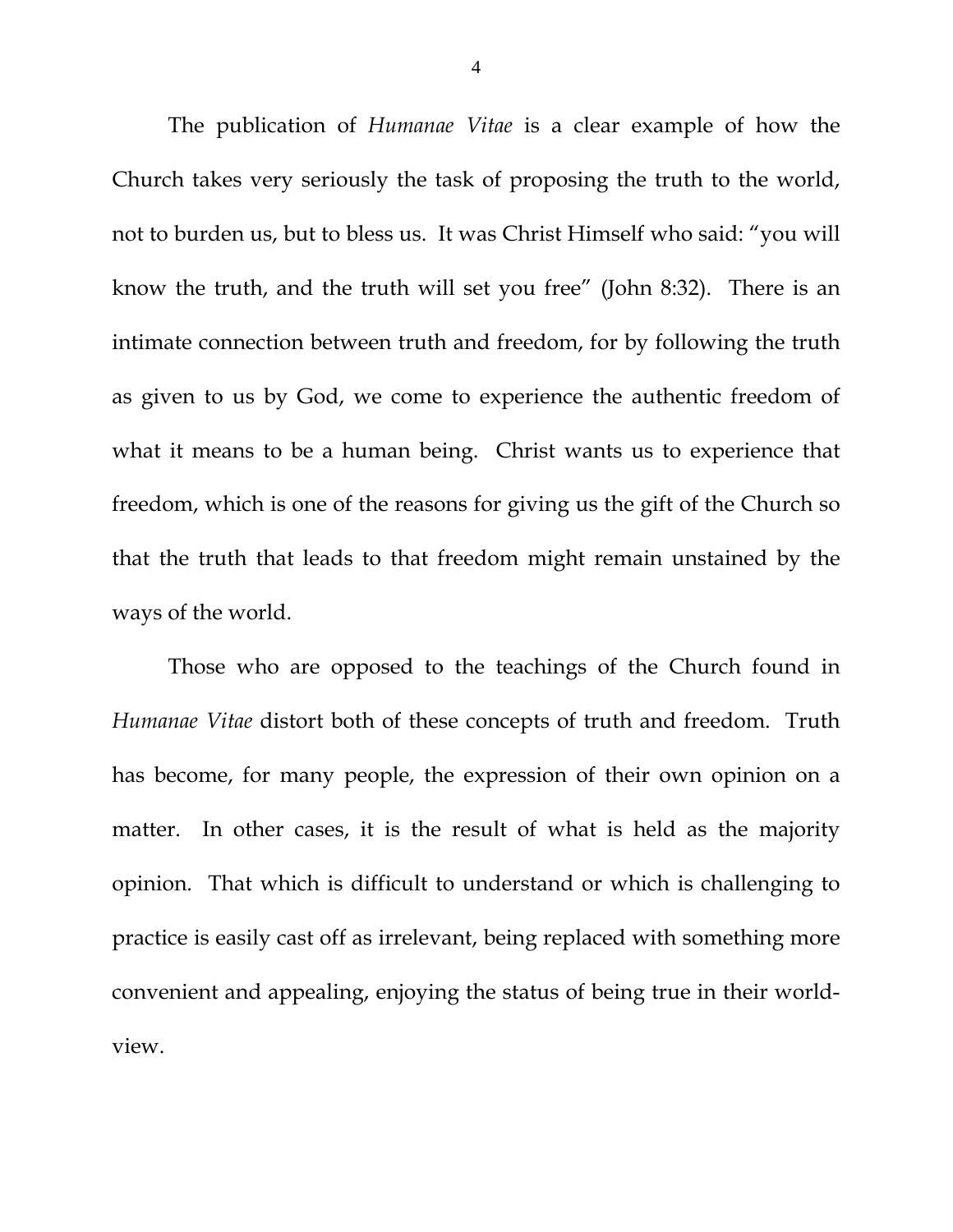Such approaches to the truth are dangerous, for they risk proposing to the people lies that lead them off of the path that has been enlightened by the guidance of the Holy Spirit in the Church. Paul VI was a visionary in this regard when he warned that disregarding the Church's teaching on the truths of the responsible regulation of birth would lead to a lowering or morals, marital infidelity, and a declining respect for the dignity of women in our culture.2 Statistics and our lived experience bear witness to the fact that these predictions were indeed prophetic as we see all of these realities in a disturbing way in our present time.

Freedom has also been corrupted by those who are opposed to the truths laid down by the Holy Father. The claim is made that one should have the free choice to do as they please with regards to their body and how they live their marital relationship. Pope St. John Paul II, in his Encyclical Letter on the Gospel of Life, wrote that the freedom that is being claimed is rooted in a self-centered concept of freedom that is unwilling to accept the responsibility of one's actions.3 This view of freedom is the logical result when one defines truth according to one's standard of thinking in opposition to the true standard which comes from God.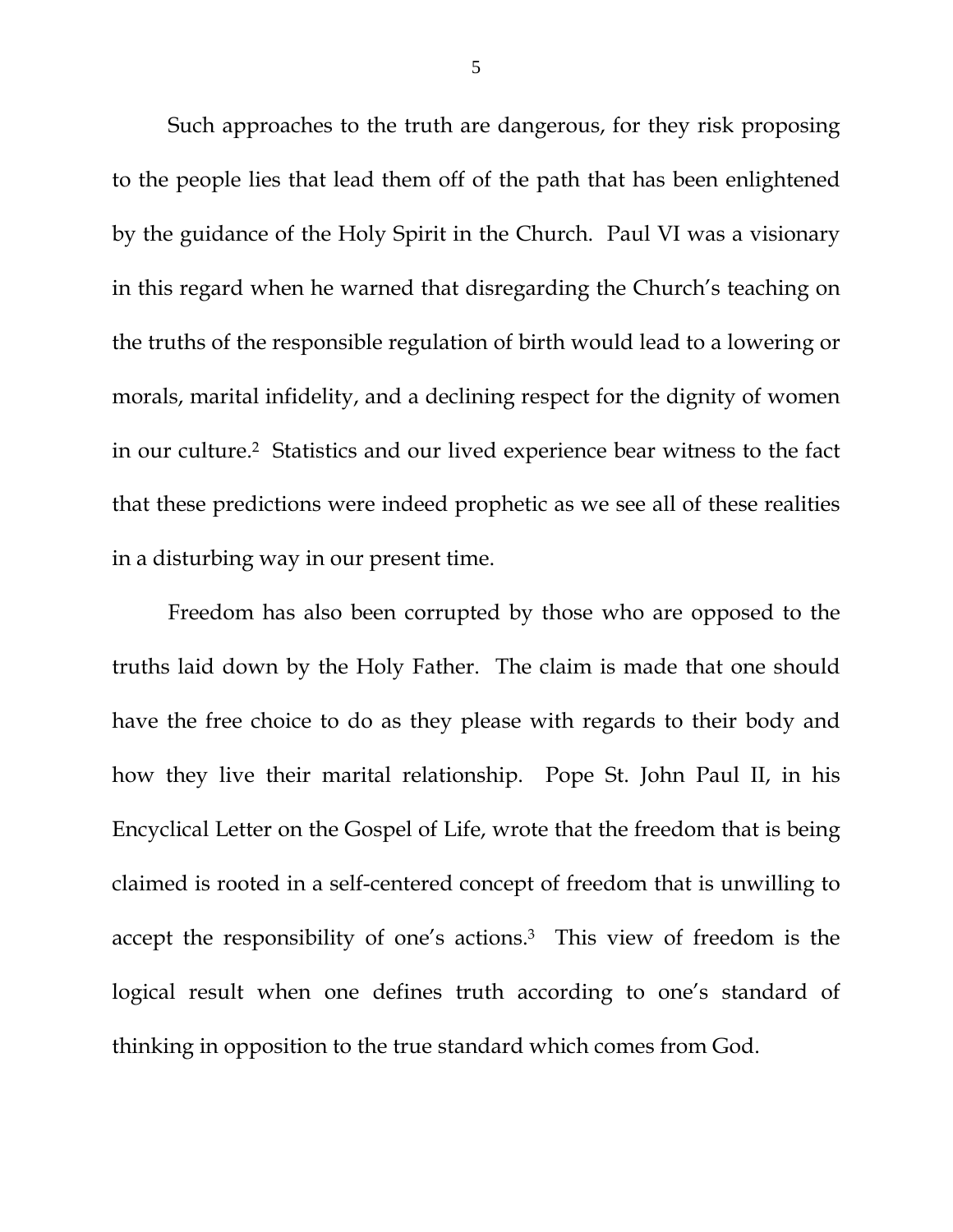Once again, the Church proposes the authentic truth for us out of a desire for us, as her beloved children, to live life in its fullness. Only when we make a sincere act of faith in following this truth will we come to experience the promise Christ makes to us when He tells us: "I came so that they might have life and have it more abundantly" (John 10:10).

Today at this Mass, we gather to give thanks to God for the teaching of *Humanae Vitae* as a light to help people navigate the often confusing and challenging waters of marital love and the responsible regulation of birth, waters which have become clouded by a culture of relativism and personal license. We also give thanks to God for the courageous witness of his faithful servant, Pope Paul VI, who learned the important lesson of his predecessor, St. Peter, of keeping his eyes always fixed on Christ, the source of all truth, especially in the midst of so many pressures and temptations to lead the Church off of the path into the raging waters that would threaten to pull us under.

Because of his fidelity to that truth, doing what is right and judging all things in the light of salvation, Pope Paul VI has received a place among the blessed. May we too imitate his fortitude as we strive to remain in that truth amidst the allurements which promise their own version of truth,

6